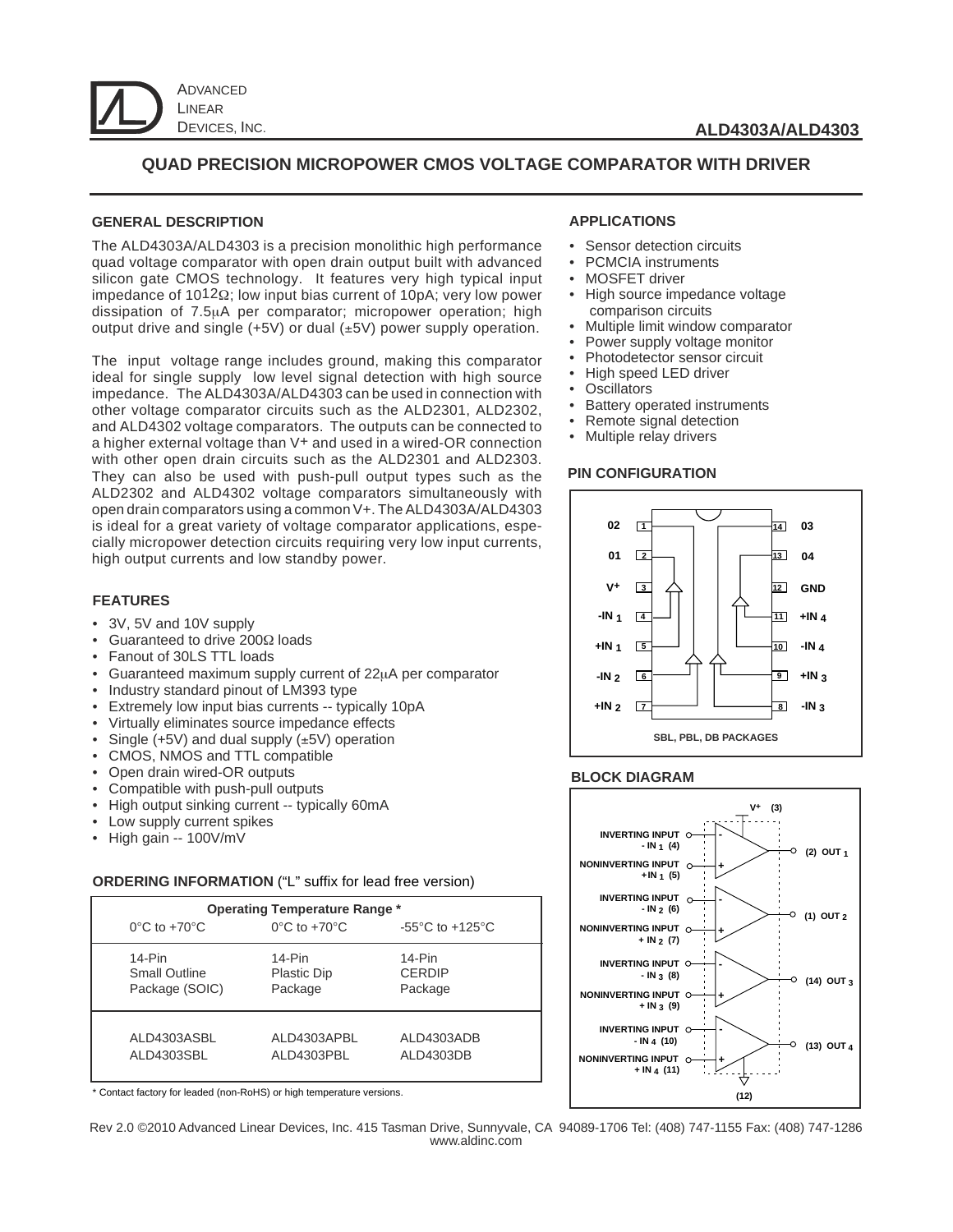## **ABSOLUTE MAXIMUM RATINGS**

|                              |                                                                                  | 10.6V                                 |
|------------------------------|----------------------------------------------------------------------------------|---------------------------------------|
|                              |                                                                                  | $-0.3V$ to V $+0.3V$                  |
|                              |                                                                                  | 600 mW                                |
|                              | Operating temperature range SBL, PBL packages __________________________________ | $0^{\circ}$ C to +70 $^{\circ}$ C     |
|                              |                                                                                  | -55 $^{\circ}$ C to +125 $^{\circ}$ C |
| Storage temperature range    |                                                                                  | -65 $^{\circ}$ C to +150 $^{\circ}$ C |
| Lead temperature, 10 seconds |                                                                                  | $+260^{\circ}$ C                      |

## **OPERATING ELECTRICAL CHARACTERISTICS TA = 25**°**C V+= +5V unless otherwise specified**

|                                                       |                        |                | 4303A          |             |           | 4303           |                |             | <b>Test</b>                                                                  |
|-------------------------------------------------------|------------------------|----------------|----------------|-------------|-----------|----------------|----------------|-------------|------------------------------------------------------------------------------|
| Parameter                                             | Symbol                 | Min            | Typ            | <b>Max</b>  | Min       | <b>Typ</b>     | <b>Max</b>     | Unit        | <b>Conditions</b>                                                            |
| Supply<br>Voltage                                     | Vs<br>$V^+$            | $\pm 1.5$<br>3 |                | ±5<br>10    | ±1.5<br>3 |                | ±5<br>10       | $\vee$<br>V | Dual Supply<br>Single Supply                                                 |
| Supply<br>Current                                     | $I_{\mathbb S}$        |                | 50             | 90          |           | 50             | 90             | $\mu$ A     | $R$ LOAD = $\infty$<br>4 comparators                                         |
| Voltage<br>Gain                                       | A <sub>VD</sub>        | 10             | 100            |             | 10        | 100            |                | V/mV        | $R$ load $\geq 15K\Omega$                                                    |
| Input Offset<br>Voltage                               | Vos                    |                | $\overline{2}$ | 5.0<br>7.0  |           | $\overline{4}$ | 10.0<br>12.0   | mV          | $R$ LOAD = 1.5 $K\Omega$<br>$0^{\circ}C \leq T_A \leq 70^{\circ}C$           |
| Input Offset<br>Current <sup>1</sup>                  | $\log$                 |                | 0.1            | 30<br>800   |           | 0.1            | 30<br>800      | рA          | $0^{\circ}\textrm{C} \leq \textrm{T}_{\textrm{A}} \leq 70^{\circ}\textrm{C}$ |
| Input Bias<br>Current <sup>1</sup>                    | lB                     |                | 0.1            | 30<br>1000  |           | 0.1            | $30\,$<br>1000 | pA          | $0^{\circ}C \leq T_A \leq 70^{\circ}C$                                       |
| Common<br>Mode Input<br>Voltage<br>Range <sup>2</sup> | <b>V<sub>ICR</sub></b> | $-0.3$         |                | $V^{+.1.5}$ | $-0.3$    |                | $V+ -1.5$      | $\vee$      |                                                                              |
| Low Level<br>Output<br>Voltage                        | VOL                    |                | 0.18           | 0.4         |           | 0.18           | 0.4            | V           | $I_{SINK} = 12mA$<br>$V_{INPUT} = 1V$<br>Differential                        |
| Low Level<br>Output<br>Current                        | $I_{OL}$               | 24             | 60             |             | 24        | 60             |                | mA          | $V_{OL} = 1.0V$                                                              |
| High Level<br>Leakage<br>Current                      | I <sub>LH</sub>        |                | 0.1            | 20          |           | 0.1            | 20             | nA          | $V_{OH} = 5.0V$                                                              |
| Response<br>Time <sup>2</sup>                         | t <sub>RP</sub>        |                | 6.5            |             |           | 6.5            |                | μs          | $R_L = 50K\Omega$<br>$C_L = 15pF$<br>10mV Input<br>Step/10mV<br>Overdrive    |
|                                                       |                        |                | 5              |             |           | 5              |                | μs          | $RL = 50K\Omega$<br>$C_L = 15pF$<br>TTL- Level Input<br>Step                 |

Notes: <sup>1</sup> Consists of junction leakage currents

<sup>2</sup> Sample tested parameters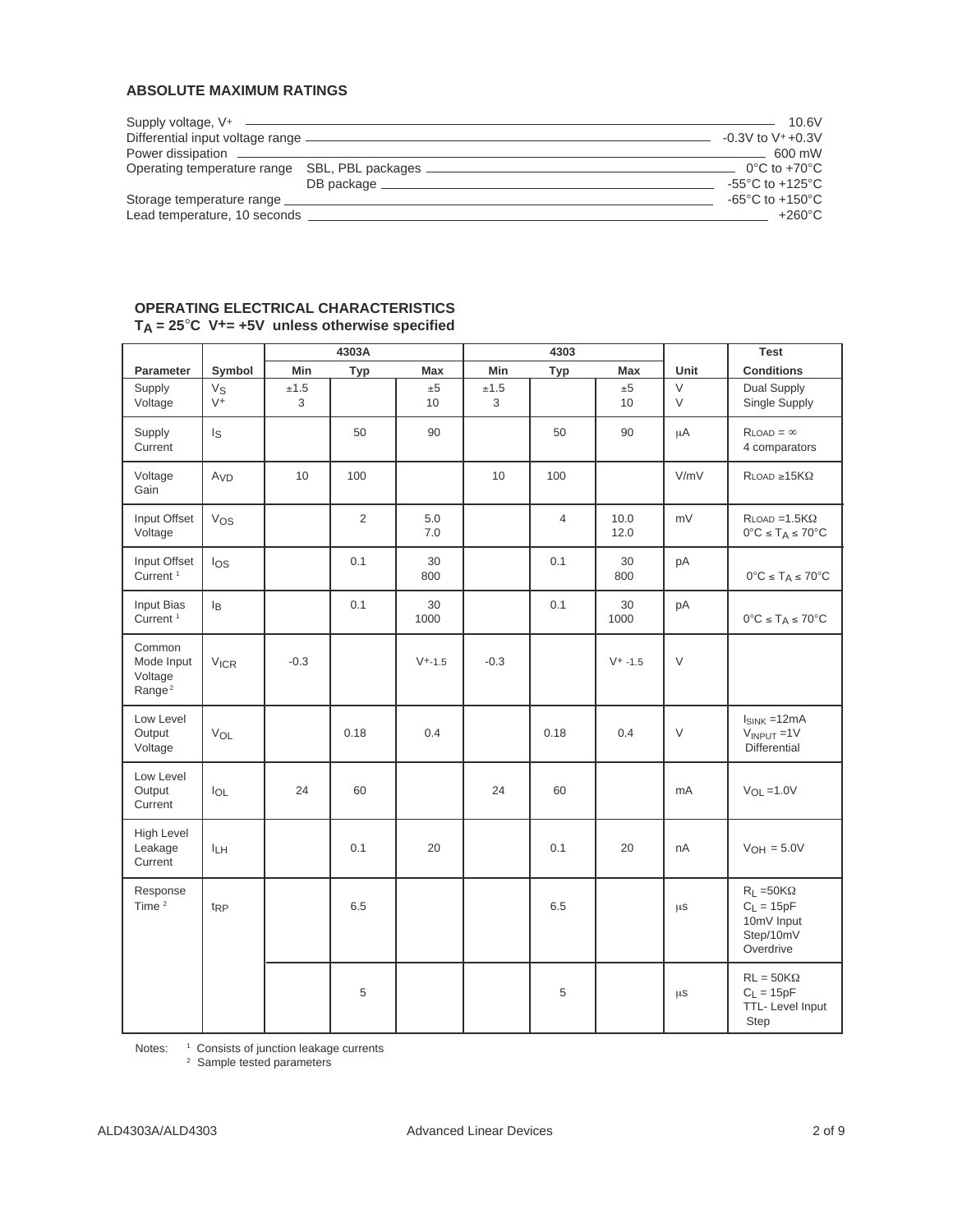## **TYPICAL PERFORMANCE CHARACTERISTICS**

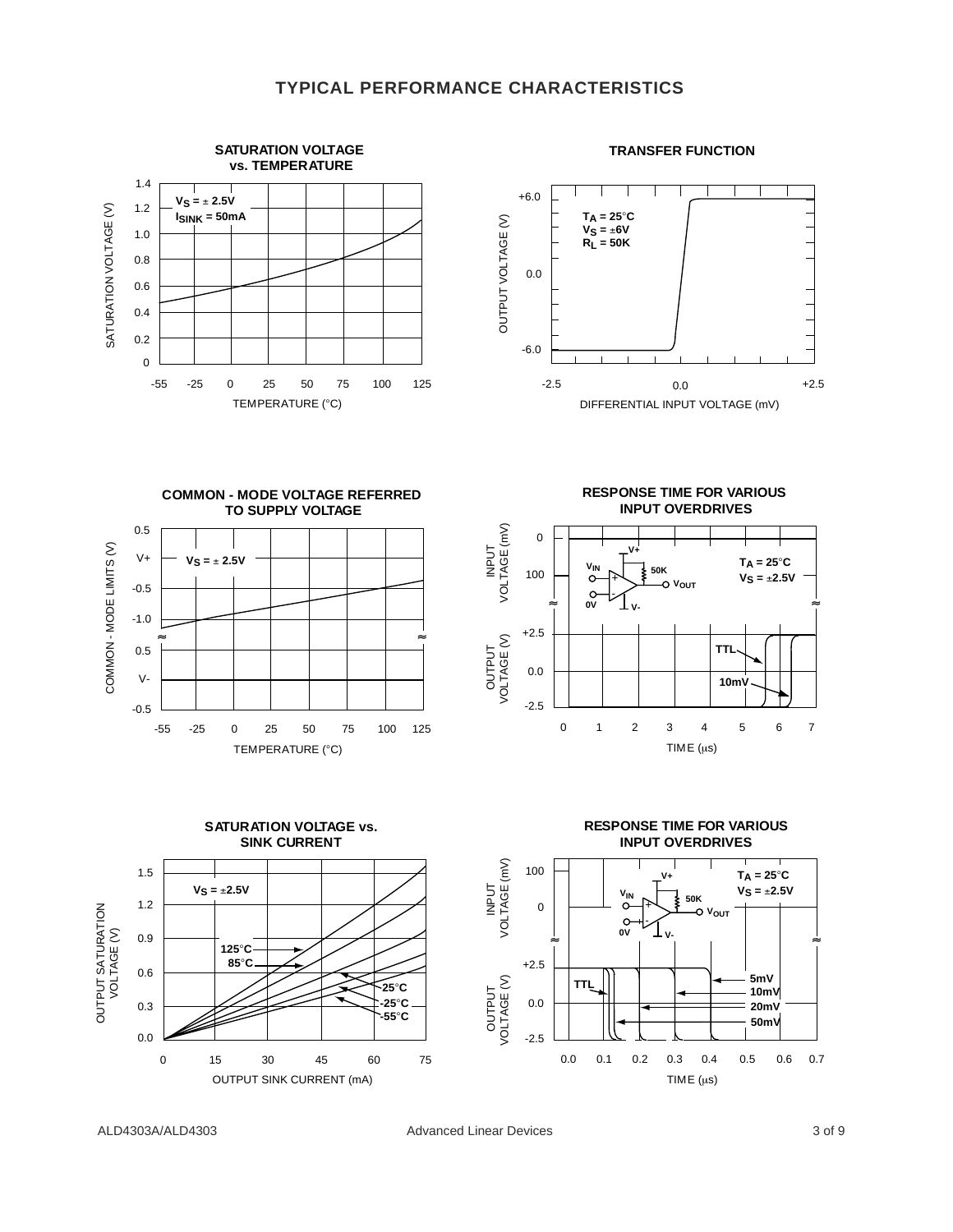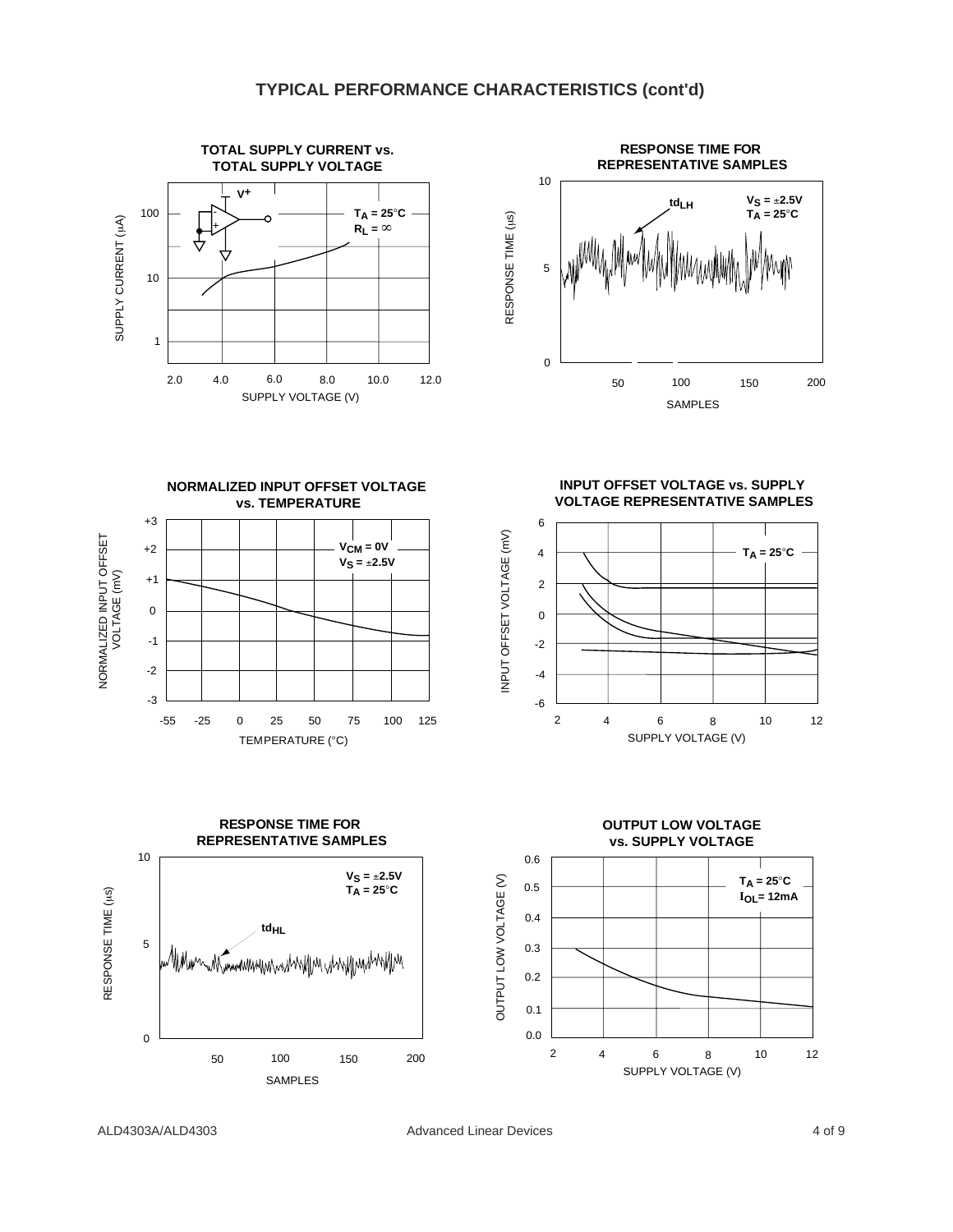#### **DOUBLE QUAD LIMIT WINDOW COMPARATOR**



**ZERO CROSSING DETECTOR**

**MULTIPLE RELAY DRIVE**



**1/4 ALD4303**



VL<sub>1</sub> and VH<sub>1</sub> first limit window send warning. VL2 and VH2 second limit window execute system cutoff.



**VOLTAGE LEVEL TRANSLATOR**

V<sub>REF</sub> = 1.4V for TTL input

 $V_{REF} = \frac{V^+}{2}$  for CMOS input

Output  $V_{\text{OUT}}$  swings from rail-to-rail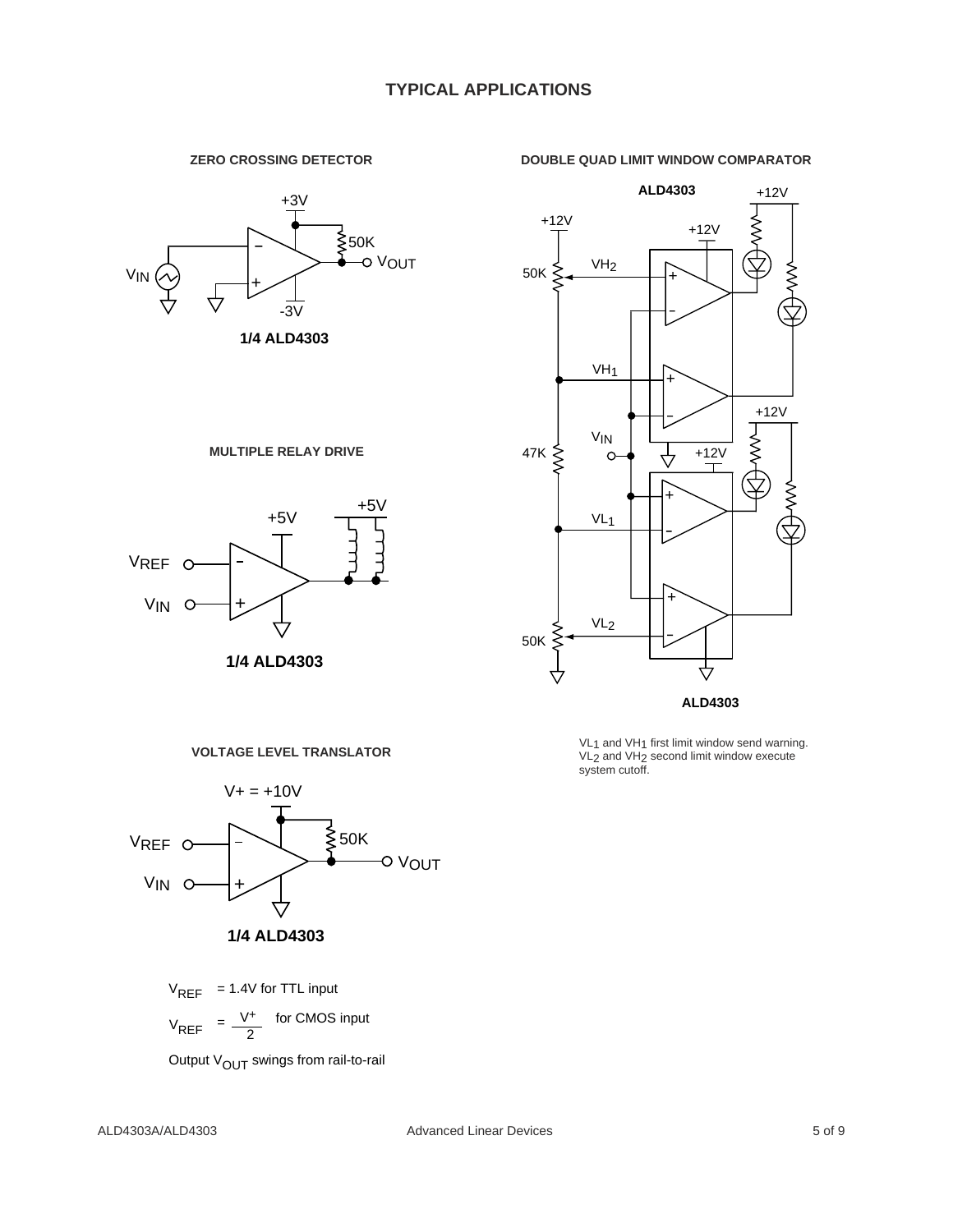# **TYPICAL APPLICATIONS (cont'd)**



#### **PUSH-PULL COMPLEMENTARY POWER MOSFET DRIVER**



This circuit eliminates crossover current in the complementary power transistors. The outputs can be used to source and sink different loads or tied together to provide push-pull drive of the same load.

#### **TIME DELAY GENERATOR**



#### **Design & Operating Notes:**

- 1. In order to minimize stray oscillation, all unused inputs must be tied to ground.
- 2. The input bias and offset currents are essentially input protection diode reverse bias leakage currents, and are typically less than 1pA at room temperature. These currents are a function of ambient temperature, and would have to be considered in applications where very high source impedance or high accuracy are involved.
- 3. The high output sinking current of 60mA for each output offers flexibility in many applications, as a separate buffer or driver would not be necessary to drive the intended load. However, as the circuit normally operates close to ambient temperature due to its very low power consumption, thermal effects caused by large output current transients must be considered in certain applications.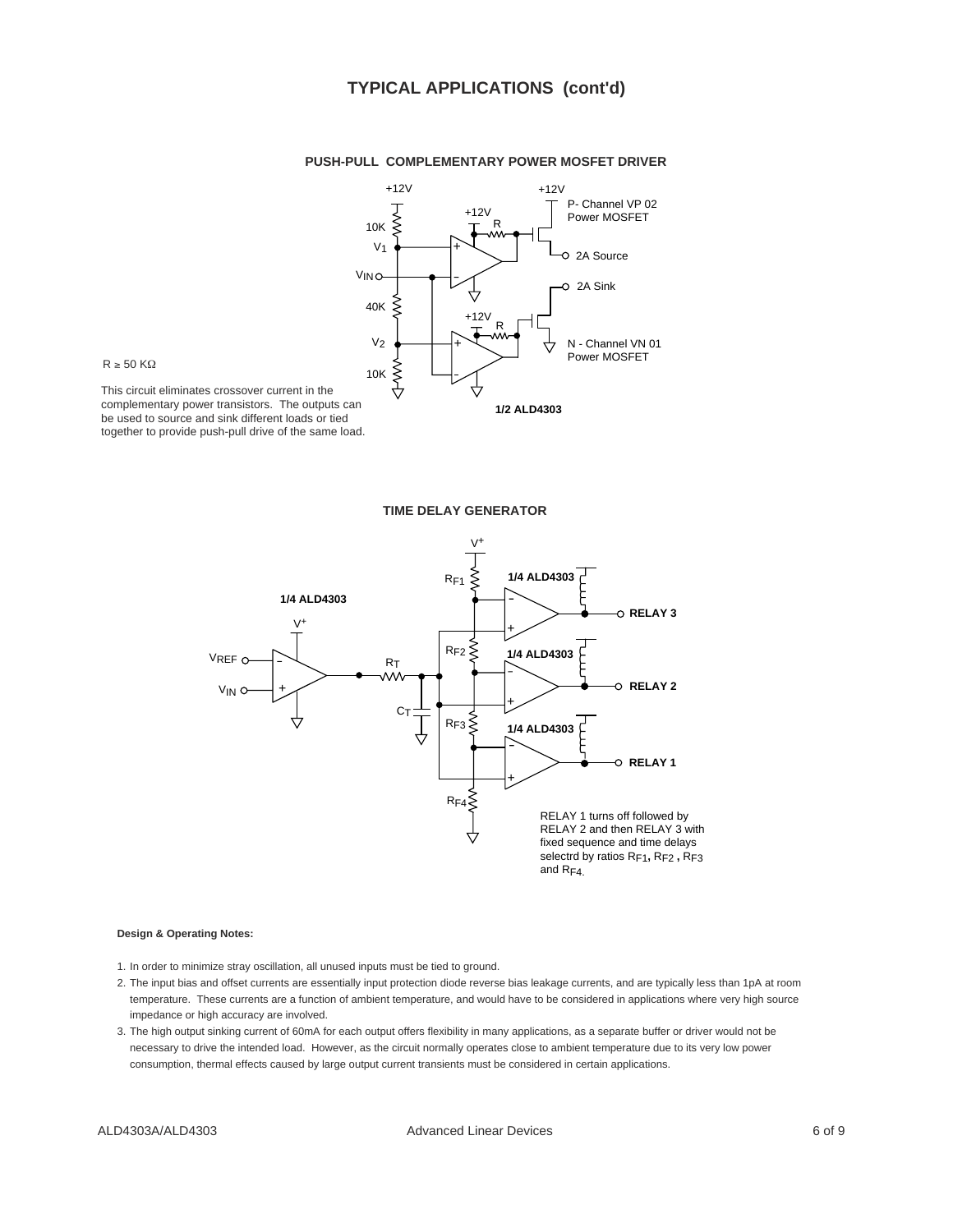# **SOIC-14 PACKAGE DRAWING**

 **14 Pin Plastic SOIC Package**





|                |          | <b>Millimeters</b> | <b>Inches</b> |             |  |
|----------------|----------|--------------------|---------------|-------------|--|
| Dim            | Min      | Max                | Min           | Max         |  |
| A              | 1.35     | 1.75               | 0.053         | 0.069       |  |
| A <sub>1</sub> | 0.10     | 0.25               | 0.004         | 0.010       |  |
| b              | 0.35     | 0.45               | 0.014         | 0.018       |  |
| C              | 0.18     | 0.25               | 0.007         | 0.010       |  |
| $D-14$         | 8.55     | 8.75               | 0.336         | 0.345       |  |
| Е              | 3.50     | 4.05               | 0.140         | 0.160       |  |
| е              | 1.27 BSC |                    | 0.050 BSC     |             |  |
| н              | 5.70     | 6.30               | 0.224         | 0.248       |  |
| L              | 0.60     | 0.937              | 0.024         | 0.037       |  |
| Ø              | 0°       | $8^\circ$          | $0^{\circ}$   | $8^{\circ}$ |  |
| S              | 0.25     | 0.50               | 0.010         | 0.020       |  |

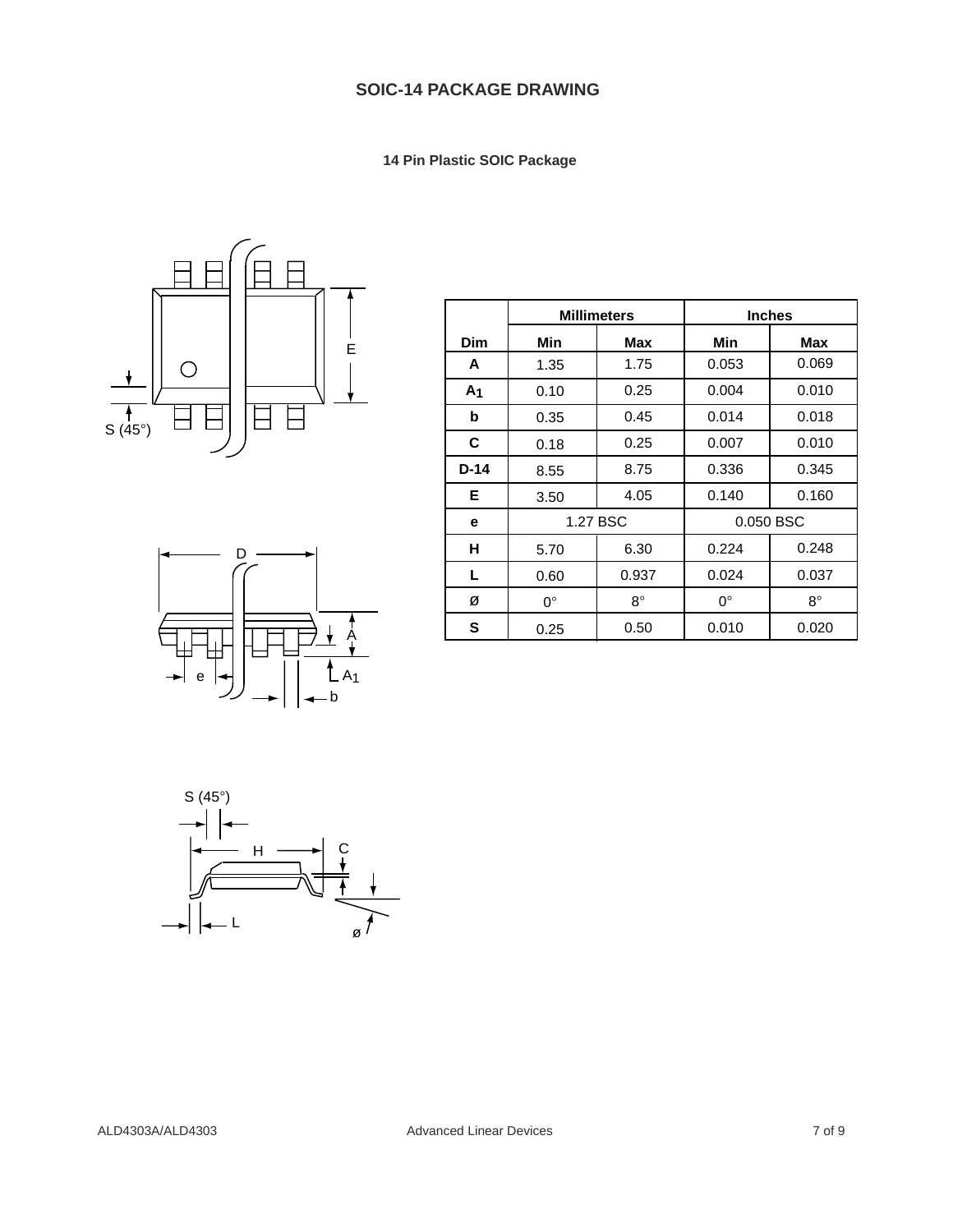# **PDIP-14 PACKAGE DRAWING**

 **14 Pin Plastic DIP Package**





|                |             | <b>Millimeters</b> | <b>Inches</b> |              |  |
|----------------|-------------|--------------------|---------------|--------------|--|
| Dim            | Min         | Max                | Min           | Max          |  |
| A              | 3.81        | 5.08               | 0.105         | 0.200        |  |
| A <sub>1</sub> | 0.38        | 1.27               | 0.015         | 0.050        |  |
| A <sub>2</sub> | 1.27        | 2.03               | 0.050         | 0.080        |  |
| b              | 0.89        | 1.65               | 0.035         | 0.065        |  |
| b <sub>1</sub> | 0.38        | 0.51               | 0.015         | 0.020        |  |
| C              | 0.20        | 0.30               | 0.008         | 0.012        |  |
| $D-14$         | 17.27       | 19.30              | 0.680         | 0.760        |  |
| Е              | 5.59        | 7.11               | 0.220         | 0.280        |  |
| E <sub>1</sub> | 7.62        | 8.26               | 0.300         | 0.325        |  |
| е              | 2.29        | 2.79               | 0.090         | 0.110        |  |
| e <sub>1</sub> | 7.37        | 7.87               | 0.290         | 0.310        |  |
| L              | 2.79        | 3.81               | 0.110         | 0.150        |  |
| $S-14$         | 1.02        | 2.03               | 0.040         | 0.080        |  |
| Ø              | $0^{\circ}$ | $15^{\circ}$       | $0^{\circ}$   | $15^{\circ}$ |  |